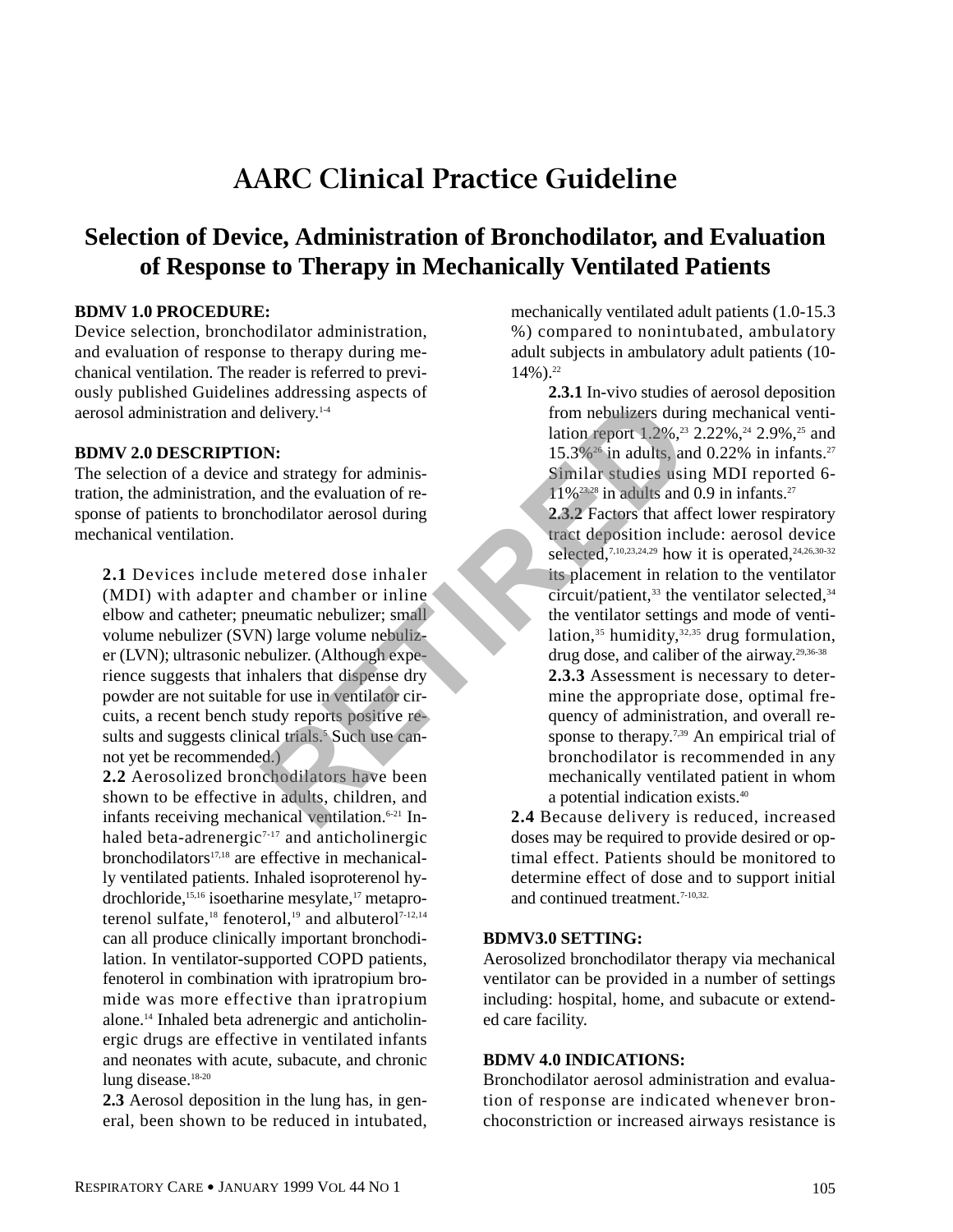documented or suspected in patients during mechanical ventilation:

#### **BDMV 5.0 CONTRAINDICATIONS:**

**5.1** Some assessment maneuvers may be contraindicated for patients in extremis (eg, prolonged inspiratory pause for patients with high auto-PEEP).

**5.2** Certain medications may be contraindicated in some patients. Consult the package insert for product-specific contraindications.

#### **BDMV 6.0 HAZARDS/COMPLICATIONS:**

**6.1** Specific assessment procedures may have inherent hazards or complications: (eg, inspiratory pause, expiratory pause).  $41-44$ 

**6.2** Inappropriate device selection or inappropriate use of device and/or technique variables may result in underdosing.7

**6.3** Device malfunction may result in reduced drug delivery and may possibly compromise the integrity of the ventilator circuit. $45,46$ 

**6.4** Complications of specific pharmacologic agents. Higher doses of beta agonists delivered by an MDI or nebulizer may cause adverse effects secondary to systemic absorption of the drug or propellants. The potential for hypokalemia and atrial and ventricular dysrhythmias may exist with high doses in critically ill patients.47-49 mplications: (eg, inspirantions: eg, inspirantions: eg, inspirantions: eg, inspirantions: eg, inspirantions: eg, inspirantions: eg, inspirantions: and the propellants in CDIs.<sup>88</sup> Ad ce selection or inapproprime in clinica

**6.5** Aerosol medication, propellants, or cold, dry gas that bypasses the natural upper respiratory tract may cause bronchospasm or irritation of the airway.47-50 Although the efficiency of aerosol delivery from an MDI can be increased by actuating the canister into a narrow gauge catheter with the catheter positioned at the end of the endotracheal tube. A study in rabbits $29$  has shown that such introduction produces necrotizing inflammation and mucosal ulceration, probably from the topical effect of the oleic acid used for its surfactant property and the chlorofluorocarbons (CFCs). Such administration is not recommended. The results of further study are needed to support or condemn this practice.

**6.6** The aerosol device or adapter used and technique of operation may affect ventilator performance characteristics and/or alter the sensitivity of the alarm systems.

**6.6.1** Addition of gas to the ventilator circuit from a nebulizer may increase volumes, flows, and peak airway pressures, thus altering the intended pattern of ventilation. Ventilator setting adjustments made to accommodate the additional gas flow during nebulization must be reset at the end of the treatment.

**6.6.2** Addition of gas from a nebulizer into the ventilator circuit may result in the patient's becoming unable to trigger the ventilator during nebulization,<sup>47</sup> leading to hypoventilation.

**6.7** At least one early anecdotal report described cardiac toxicity due to CFCs used as propellants in MDIs.<sup>48</sup> Adverse cardiac effects are unlikely to occur with doses recommended in clinical practice because of the short half life of CFCs in the blood  $(< 40 \text{ s})$ , particularly when at least a short interval is maintained between successive doses.<sup>49</sup>

# **BDMV 7.0 LIMITATIONS OF PROCEDURE OR DEVICE:**

**7.1** During mechanical ventilation, the deposition of drug to the lower respiratory tract is reduced. Doses should be adjusted to compensate for reduced delivery. Variables should be optimized to enhance medication delivery.

**7.2** Ventilator modes and settings can affect deposition. Lung-model studies suggest that low inspiratory flows, use of decelerating flow instead of square wave, tidal volume > 500 mL, and increased duty cycle (inspiratory phase) are all associated with improved aerosol deposition.24,26,30,31 Spontaneous inspiration through the ventilator circuit increased lung deposition compared to controlled, assist/control and pressure support ventilation.<sup>35</sup>

**7.3** Humidification of inspired gas during mechanical ventilation reduces aerosol deposition to the lower respiratory tract by approximately 40%.32,35 Because these in vitro studies suggest that humidity markedly decreases aerosol, the alternatives are to bypass the humidifier during aerosol therapy, which may dry the airway and offset the effect of the increased delivery, or to retain the humidifier and increase the dose of bronchodilator. It is probably better to retain the humidifier and increase the dose of bronchodilator.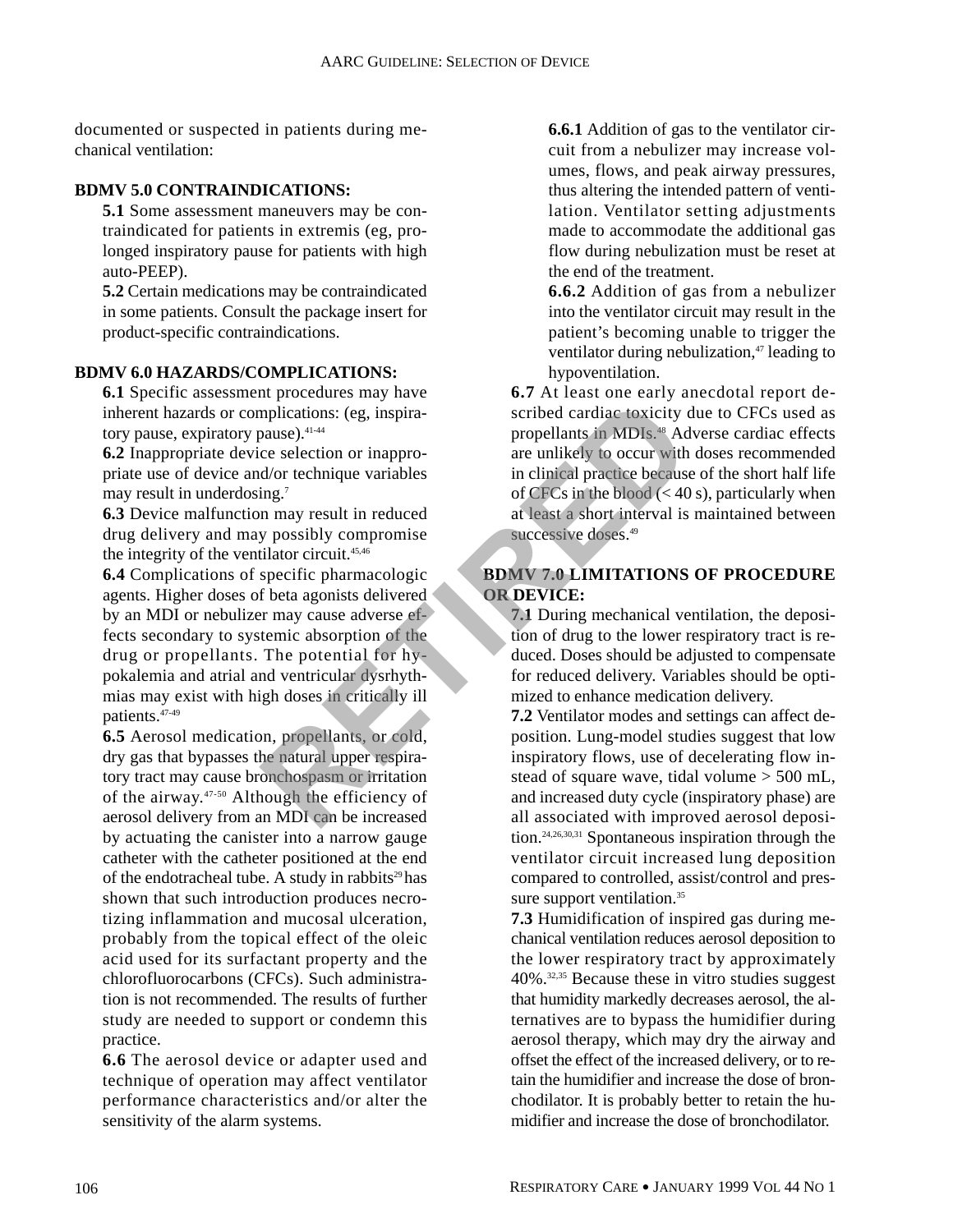**7.4** Placement of the aerosol device in the ventilator circuit affects the amount of drug delivered to the lungs.33. Placing the nebulizer 30 cm from the endotracheal tube is more efficient than placing it between the patient Y and the endotracheal tube because the tubing acts as a reservoir for accumulation of aerosol between inspirations.15,16,28 If an artificial nose is in use, it should be removed during aerosol administra $tion<sup>51</sup>$ 

**7.5** Coordination of aerosol generation with ventilator triggering (initiation of inspiratory gas flow) improves delivery of drug to the  $l$ ung. $31$ 

**7.6** Limitation of specific devices

**7.6.1** MDI

The MDI cannot be used for the mechanically ventilated patient with the actuator designed for use by the spontaneously breathing patient with a natural airway. An actuator designed specifically for mechanical ventilation is required for actuation of an MDI into the ventilator circuit. Accessory device adapter design affects aerosol delivery and the amount of drug available to the lung.28,52,53 Fic devices<br>
be used for the mechani-<br>
be used for the mechani-<br>
2.6.2.2 Mmall volume r<br>
be the spontaneously<br>
the a natural airway.<br>
T.6.2.1 Different<br>
on is required for actual<br>
to the langer of required for actual<br>
on i

**7.6.1.1** Chamber-style adapter. Both in vitro and in vivo 28,52,53 have found that the combination of an MDI and a chamber device results in a four- to sixfold increase in delivery of aerosol over MDI actuation into an elbow connector (without chamber) attached directly to the endotracheal tube or into an inline adapter without chamber. This correlates with clinical response studies showing clinical response with as little as 4 puffs of albuterol<sup>10</sup> whereas an elbow adapter demonstrated no response with 100 actuations of albuterol.<sup>7</sup>

**7.6.1.2** Small-gauge adapters with closed suction devices. No published data support the use of these adapters.

**7.6.1.3** Small-gauge tracheal catheter adapter. Although initial experiments suggest high-dose delivery to the lung  $(> 90\%$  in vitro), in vivo experiments have associated endothelial damage at the carina in response to temperature and ingredients (oleic acid) of the aerosol.<sup>50</sup> Insufficient data are available to support clinical use of such devices at this time.<sup>50,54</sup>

**7.6.1.4** MDI actuation is performed manually and should be synchronized with the beginning of inspiration.32,35 Actuating an MDI out of synchrony with the inspiratory airflow has been shown to result in negligible aerosol delivery to the lower airway.<sup>32</sup>

**7.6.2** Small volume nebulizer

**7.6.2.1** Differences in placement of nebulizer in the ventilator circuit can result in large variances in drug delivered to the lung.<sup>33</sup>

**7.6.2.2** Mass median aerodynamic diameter (MMAD) and time required for treatment may vary with type of nebulizer, different models of the same type, and gas source, pressure, and flow.

**7.6.2.3** Gas flow and the pressure driving a pneumatic nebulizer may change particle size characteristics and drug output.55-59 When gas flow driving the nebulizer is from a secondary gas source (other than the ventilator), the volumes, flows, and pressures delivered by the ventilator to the patient are altered.<sup>34</sup>

**7.6.2.4** Nebulizer output and efficiency are affected by fill volume and flow 55-60

**7.6.2.5** Nebulizers in line with the ventilator circuit tend to collect condensate when not in use and should be removed from ventilator circuit between treatments.

**7.6.2.6** Nebulizers are vulnerable to contamination, posing consequent increased risk for nosocomial infection $61,62$ 

**7.6.2.7** Because of the relatively large amount of medication that is exhaled by the patient or that by-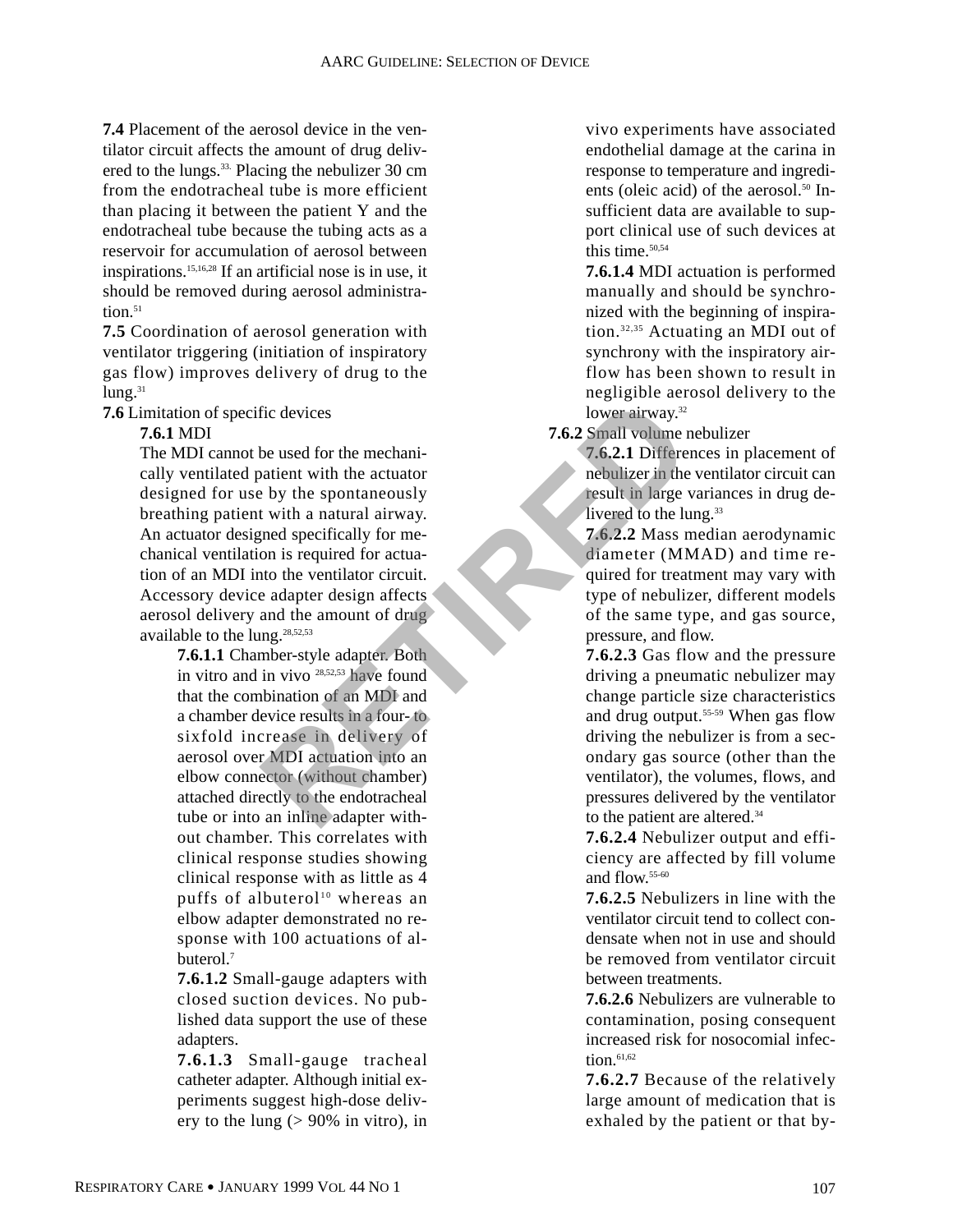passes the patient into the expiratory limb, placing a filter in the expiratory limb may reduce drug deposition on pneumotachographs or transducers and thus help maintain their accuracy.

## **7.6.4** LVN:

**7.6.4.1** Concentration of medication delivered may vary during treatment due to changing dilution of medication. $63-66$ 

**7.6.4.2** Close monitoring is required. **7.6.4.3** Few units meet MMAD of 1-3 microns<sup>67</sup>

**7.6.4.4** Devices are vulnerable to contamination.

**7.6.5** USN

Although it has been suggested that the use of the USN may lead to bronchodilator delivery greater than with a comparagle dose by pneumatic nebulizer, evidence is lacking. $68-70$ Example to continuate the particular of the temporary of the expert of the particular continuity of the temporary and the most and the most of the following the expertise of the following the experiment of the following th

#### **BDMV 8.0 ASSESSMENT OF NEED:**

**8.1** The presence of one or more of the following in the mechanically ventilated patient suggests the need for bronchodilator administration:

> **8.1.1** previous demonstrated response to bronchodilator;

**8.1.2** presence of auto-PEEP not eliminated with reduced rate, increased inspiratory flow, or decreased inspiratory to expiratory time ratio;

**8.1.3** increased airway resistance as evidenced by

**8.1.3.1** increased peak inspiratory pressure and plateau pressure difference;

**8.1.3.2** wheezing or decreased breath sounds;

**8.1.3.3** intercostal and/or sternal retractions;

**8.1.3.4** patient-ventilator dysynchrony. **8.2** Response to therapy should be evaluated in all patients receiving bronchodilator therapy.2

#### **BDMV 9.0 ASSESSMENT OF OUTCOME**

**9.1** Evaluation of need and response **9.1.1** Assessment prior to therapy: **9.1.1.1** Establish baseline condition **9.1.1.2** Ascertain clinical indicators or need for therapy

**9.1.1.3** Identify possible contraindications

**9.1.2** During therapy, identify:

**9.1.2.1** adverse responses;

**9.1.2.2** any clinical change from baseline;

**9.1.2.3** lack of response.

**9.1.3** Following therapy, identify

**9.1.3.1** adverse responses and

**9.1.3.2** presence or absence of therapeutic responses

**9.1.4** For trend analysis, identify:

**9.1.4.1** change in patient baseline;

**9.1.4.2** need to modify dose;

**9.1.4.3** need to modify therapy;

**9.1.4.4** need to discontinue;

**9.1.4.5** apparent changes in bronchial responsiveness.

**9.2** Action based on result of assessment and evaluation:

**9.2.1** increase or decrease dose;

**9.2.2** change or add medications;

**9.2.3** continue or discontinue therapy. (Discontinuance of bronchodilator therapy should be considered in patients in whom no objective or subjective response is seen after repeated administration. $40,71$ 

#### **9.3** Documentation

**9.3.1** Patient response to medication

**9.3.1.1** Medication: type, dose, and time received

**9.3.1.2** Responses measured including vital signs, lung function as reflected by changes in peak inspiratory pressure (PIP), plateau pressure  $(P<sub>plat</sub>)$ , auto-PEEP ( $PEEP_i$ ), and bedside observations.

**9.3.1.3** Note observations relative to time of administration .

# **BDMV 10.0 RESOURCES**

#### **10.1** Equipment

**10.1.1** Ventilator with manometer and capability to measure end-inspiratory and end-expiratory pause.

**10.1.1.1** Equipment required for measuring auto-PEEP

**10.1.1.2** Pneumotachograph for moni-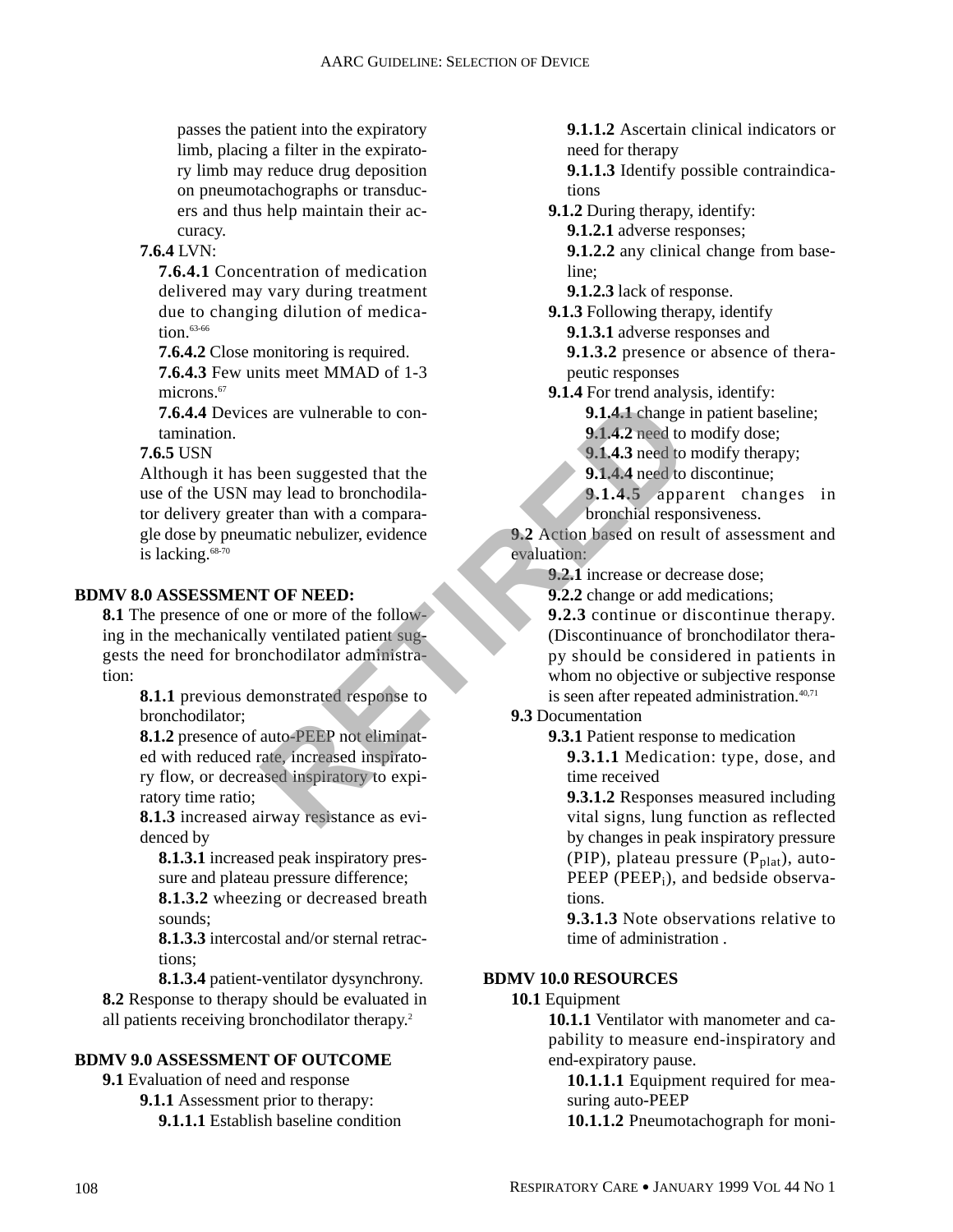toring pressure, flow, and volume changes at the airway.

**10.1.2** Pulse oximeter

**10.1.3** Stethoscope

**10.1.4** Cardiac monitor, when available **10.2** Personnel:72,73

> **10.2.1** Level II personnel—licensed or credentialled respiratory care practitioner (eg, RRT, RPFT, CRT) or persons with documented equivalent training and ability should possess knowledge and skills to:

**10.2.1.1** perform initial assessments and care for the unstable patient;

**10.2.1.2** assess patient condition and response to therapy;

**10.2.1.3** identify the indications for and effects of specific medication and equipment;

**10.2.1.4** instruct patients in proper breathing patterns and coughing techniques;

**10.2.1.5** modify technique in response to adverse reactions;

**10.2.1.6** modify dosages and/or frequency according to patient response; **10.2.1.7** use proper technique for administration of aerosols.

**10.2.1.8** perform and document results of auscultation, inspection, and assessment of vital signs;

**10.2.1.9** perform, interpret, and document P<sub>insp</sub> - P<sub>plat</sub> or ventilatory mechanics

**10.2.1.10** understand and comply with Standard Precautions, as set forth by the Centers for Disease Control and Prevention (CDC).

**10.2.1.11** Level II personnel who care for long-term ventilator-dependent patients should be able to teach family members or other designated care giver to assess need for and response to bronchodilators and develop, teach, and assess self-care plans for the patient or the family care giver.

**10.2.2** Level-I personnel—licensed or credentialled respiratory care practitioner (eg, CRT, CPFT) or person with documented equivalent training and ability to:

**10.2.2.1** observe, measure, monitor,

and document measures of response established by the patient's care plan (eg, use of diary and peak flow meter);

**10.2.2.2** use proper technique in administering medication;

**10.2.2.3** maintain and clean equipment; **10.2.2.4** instruct patients in proper breathing patterns and coughing techniques;

**10.2.2.5** modify therapy in response to changes in monitored variables, severity of symptoms, or adverse reactions, and communicate any modifications with Level II provider or physician.

**10.2.2.6** Understand and comply with Standard Precautions.

**10.2.3** When mechanically ventilated patients are cared for in the home, the patient, family member, or designated caregiver providing routine maintenance therapy must know and demonstrate ability to: rapy;<br>
Figure in the indications for and<br>
ecific medication and<br>
ecific medication and<br>
ecific medication and<br>
tients are eared for<br>
tients are eared for<br>
tients are eared for<br>
tients are eared for<br>
tients are eared for<br>
t

**10.2.3.1** monitor or measure response to bronchodilator in accordance with the patient's care plan (eg,  $P_{insp}$ ,  $P_{\text{plat}}$ );<sup>9,11</sup>

**10.2.3.2** use proper technique for administration of medication and use of devices correctly (eg, MDI with spacer, SVN, USN);<sup>11</sup>

**10.2.3.3** properly use and clean equipment;

**10.2.3.4** modify dosages and/or frequency as prescribed and instructed and assure appropriate communication with physician regarding severity of symptoms.

#### **BDMV 11.0 MONITORING:(bronchodilator response)**

**11.1** Patient observation

**11.1.1** General appearance, presence of tremor

**11.1.2** Use of accessory muscles or patient-ventilator dysynchrony

**11.2** Percussion and auscultation, including presence or absence of wheezing<sup>33</sup>

**11.3** Patient symptoms and vital signs $12-14$ 

**11.4** Improvement in dyspnea $26.27$ 

**11.5** Changes in  $\text{SaO}_2^{\,28}$  or  $\text{SpO}_2$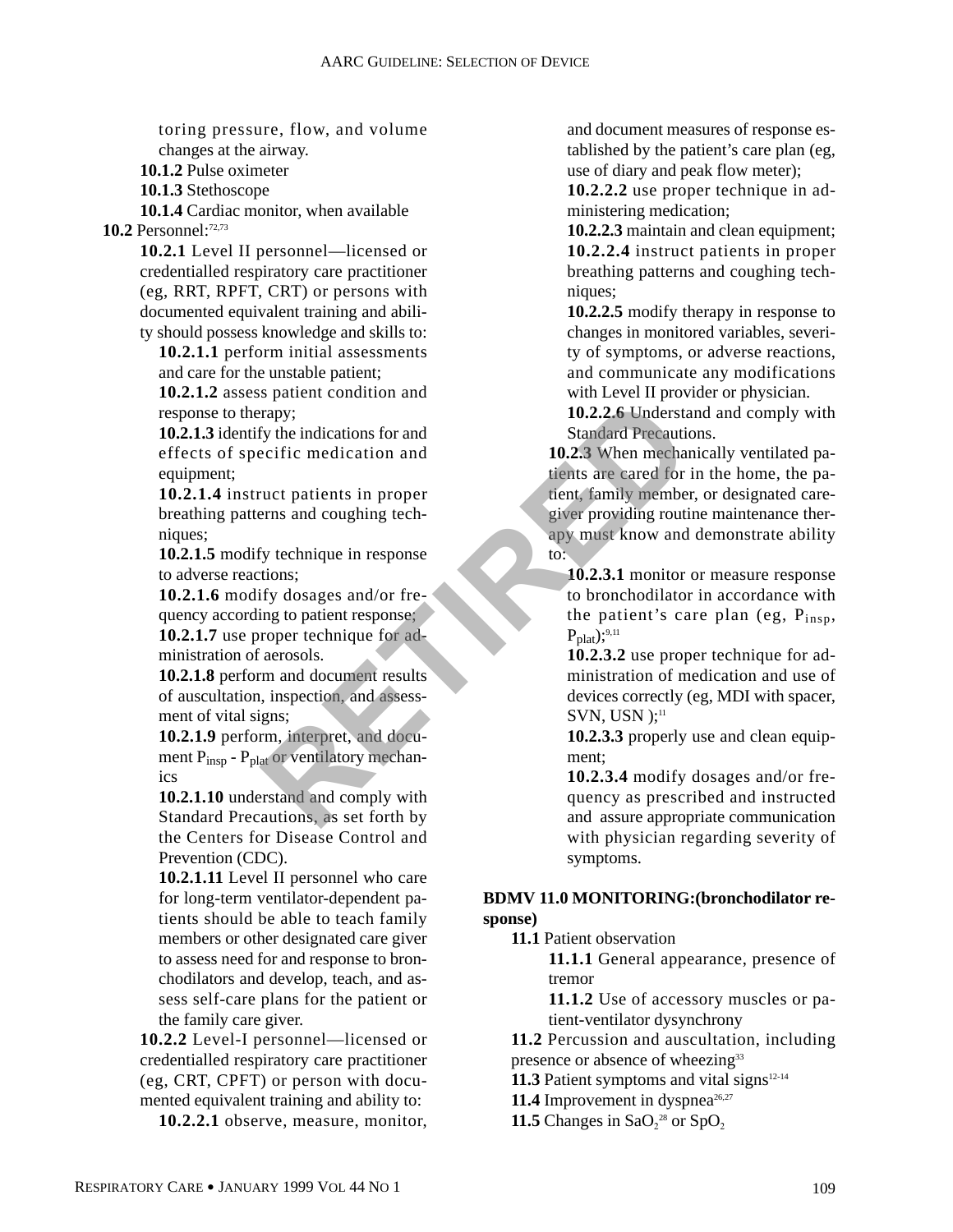- **11.8** Changes in exercise performance<sup>32</sup>
- **11.9** Changes in ventilator variables<sup>35</sup>

11.9.1 P<sub>insp</sub>-P<sub>plat</sub> difference **11.9.2** Inspiratory and expiratory resistance.(Changes in minimal inspiratory resistance  $(R_{\text{smin}})$  and/or maximal inspiratory resistance  $(R<sub>smax</sub>)$  are being used as a research tool.<sup>10)</sup>

**11.9.3** Expiratory flow, flow-volume loop **11.9.4** Auto-PEEP reduction

**11.10** Subjective response

**11.11** Changes in sputum clearance

**11.12** Changes in arterial blood gas values

**11.13** Adverse response to drug

#### **BDMV 12.0 FREQUENCY:**

**12.1** Acute, unstable patient

**12.1.1** Full assessment with first treatment

**12.1.2** Assessment with documentation of all appropriate monitored variables before and after each treatment, with monitoring of breath sounds, vital signs, side effects during therapy,  $P_{insp}$  and  $P_{plat}$ <sup>9</sup>

**12.1.3** Frequency of physical exam and P<sub>insp</sub> - P<sub>plat</sub> should be based on patient status.

**12.1.4** SpO<sub>2</sub> should be monitored continuously, if available.

**12.1.5** Continue assessment at each level of dose to optimal response for patient.

**12.2** Stable patient

**12.2.1** The P<sub>insp</sub>-P<sub>plat</sub> difference should be measured before and after bronchodilator therapy.

**12.2.1.1** Periodic reevaluation for response to therapy.

**12.2.1.2** Standard frequency with albuterol and ipratropium should be every 4 hours and/or as required.

**12.2.1.3** Other drugs, frequency based on manufacturer recommendation (ie, salmeterol every 12 hours).

## **13.0 INFECTION CONTROL:**

CDC Standard Precautions as CDC recommendations to control exposure to tuberculosis and droplet nuclei.74,75

Nebulizers should not be used between patients without disinfection. Nebulizers should be changed or sterilized at conclusion of dose administration or at 24-hour intervals with continuous administration76 and whenever visibly soiled. Nebulizers should not rinsed with tap water between treatments

Medications should be handled aseptically.

Medications from multidose-dose sources in acute care facilities must be handled aseptically and discarded after 24 hours.

#### **Synopsis**

#### **Recommendations for Bronchodilator Delivery during Mechanical Ventilation**

#### **1. Ventilator Settings**

*Caution:* If gas other than that from the ventilator is used to power the nebulizer, that flow may affect the delivered tidal volume, the inspired oxygen concentration, and the patient's ability to trigger the ventilator. It may be necessary to decrease the set tidal volume. For a patient triggering the ventilator, the rate may need to be increased to maintain an appropriate minute ventilation

*Recommendations:* Consider the following, if not otherwise contraindicated—(1) Use of a tidal volume  $>$  500 mL for adults; (2) addition of an inspiratory pause or lower flows, which may improve pulmonary deposition of aerosol; however clinical judgment and patient evaluation must assure that the patient's inspiratory flow demands are met (ie, the inspiratory-to-expiratory-time ratio is subjectively and physiologically appropriate and auto-PEEP is not increased);(3) because spontaneous breaths may improve aerosol deliver, spontaneous breathing should not be suppressed during aerosol therapy unless the patient's ability to trigger the ventilator is affected. **Example 18 To 2.6 The set of the set of the set of the set of the set of the set of the set of the set of the set of the delivered tidal volume that with monitoring that signs, side effects were intended to power the neb** 

#### **2. Humidifier Use**

*Caution:* Use of an external gas source to power the nebulizer may cause heated circuit malfunction; (2) an artificial nose, or heat-and-moisture exchanger, must be removed before aerosol therapy is begun.

*Recommendations:* Although humidified gas has been shown to reduce aerosol delivery by as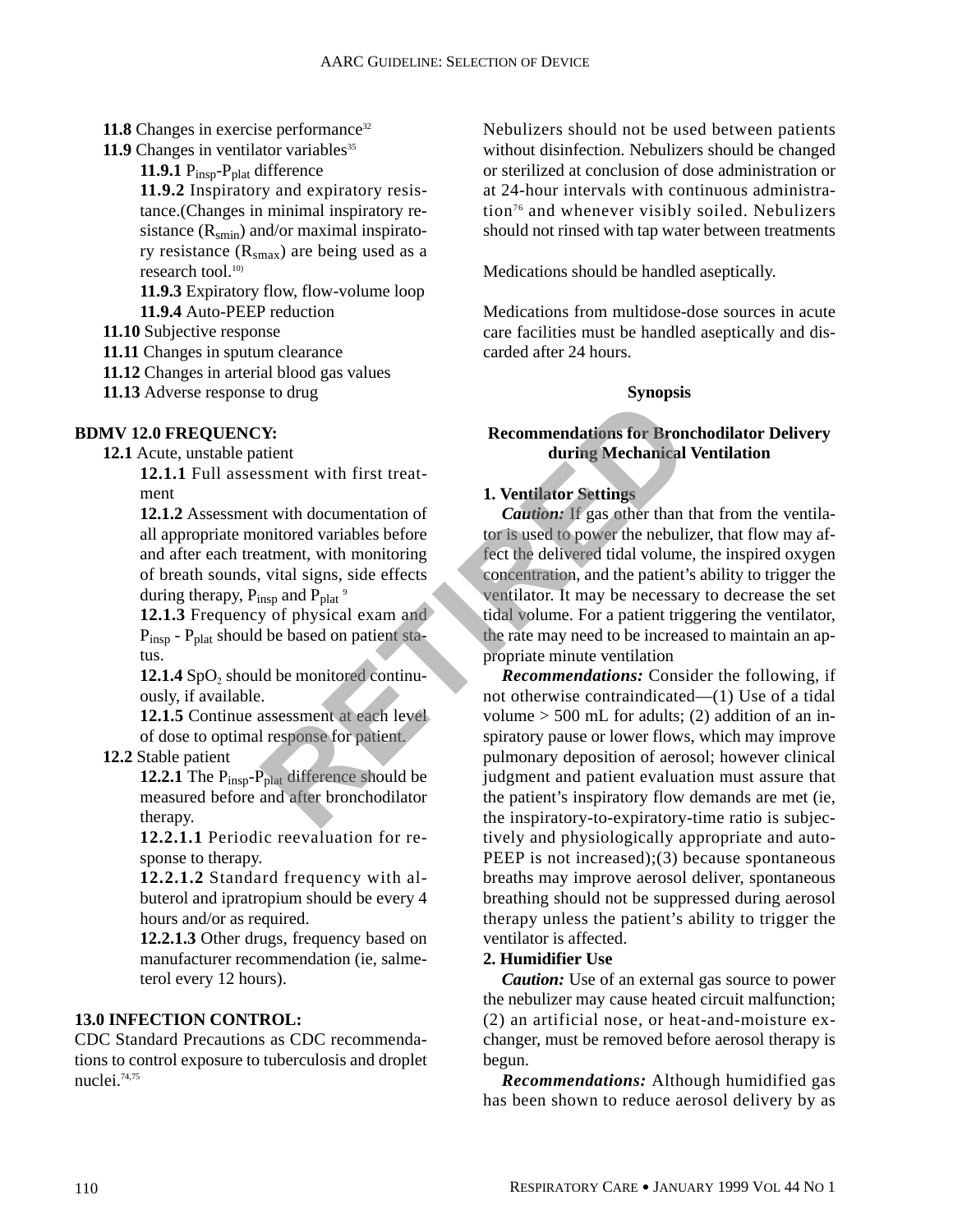much as 40%, the humidifier should remain inline because of the risks associated with the delivery of dry gas. An increase in aerosol dose may compensate for this effect.

#### **3. Metered Dose Inhaler Use**

*Caution:* The dose delivered from an MDI is reduced significantly by failure to actuate the inhaler with the onset of inspiration.

*Recommendations:* (1) Use an MDI fitted with a chamber device; (2) actuate the MDI manually and synchronize actuation with the beginning of inspiration; (3) 4 puffs are the usual recommended dose; however, greater doses may be required when clinical monitoring of the patient suggests incomplete or inadequate response.

#### **4. Nebulizer Use**

*Cautions:* (1) Do not leave athe nebulizer inline between aerosol treatments; (2) change the nebulizer every 24 hours; (3) do not rinse the nebulizer with tap water.

*Recommendations:* (1) When possible place the nebulizer 30 cm from the proximal end of the endotracheal tube; (2) it may be necessary to add a filter in the expiratory limb of the circuit to maintain expiratory flow-sensor accuracy when large doses of aerosol are delivered by nebulizer. Examples and the nebulizer and the nebulizer and the same of the same of the same of the same of the same of the same of the same of the same of the same of the same of the same of the same of the same of the same of the s

#### **5. Patient Monitoring**

Monitor the response to therapy with each treatment.

- For volume ventilation: peak inspiratory pressure and the difference between peak inspiratory pressure and plateau pressure; for pressure ventilation: tidal volume.
- Auto-PEEP
- Peak expiratory flow and/or flow-volume loop
- Breath sounds

## *Bronchodilator Administration during Mechanical Ventilation Working Group*

*Jon Nilsestuen PhD RRT, Chairman, Galveston TX James Fink MS RRT, Hines IL Dean Hess PhD RRT, Boston MA James Volpe III Med RRT, San Diego CA*

#### **REFERENCES**

1. American Association for Respiratory Care. AARC Clinical practice guideline: selection of aerosol delivery device.

Respir Care 1992;37(8):891-897.

- 2. American Association for Respiratory Care. AARC Clinical practice guideline: delivery of aerosols to the upper airway. Respir Care 1994;39(8)803-807.
- 3. American Association for Respiratory Care. AARC Clinical practice guideline: assessing response to bronchodilator therapy at point of care. Respir Care 1995;40(12):1300- 1307.
- 4. American Association for Respiratory Care. AARC Clinical practice guideline: selection of a device for delivery of aerosol to the lung parenchyma. Respir Care 1996;41(7):647-653.
- 5. Everard ML, Devadason SG, LeSouef PN. In vitro assessment of drug delivery through an endotracheal tube using a dry powder inhaler delivery system. Thorax 1996;51(1):75-77.
- 6. Gross NJ,. Jenne JW, Hess D. Bronchodilator therapy. In: M.J. Tobin, editor. Principles and Practice of Mechanical Ventilation. McGraw Hill Publishing Co., New York 1994:1077-1123.
- 7. Manthous, CA, Hall JB, Schmidt,GA, Wood LDH. Metered-dose inhaler versus nebulized albuterol in mechanically ventilated patients. Am Rev Respir Dis 1993;148:1567-1570.
- 8. Manthous CA, Chatila W, Schmidt GA, Hall JB. Treatment of bronchospasm by metered-dose inhaler albuterol in mechanically ventilated patients. Chest 1995;107:210- 213.
- 9. Dhand R, Jubran A, Tobin MJ. Bronchodilator delivery by metered-dose inhaler in ventilator-supported patients. Am J Respir Crit. Care Med 1995;151:1827-1833.
- 10. Dhand R, Duarte AG, Jubran A, Jenne JW, Fink JB, Fahey PJ, Tobin MJ. Dose response to bronchodilator delivered by metered-dose inhaler in ventilator-supported patients. Am J Respir Crit Care Med 1996;154:388-393.
- 11. Gay PC, Rodarte JR, Tayyab M, Hubmayr. RD. Evaluation of bronchodilator responsiveness in mechanically ventilated patients. Am. Rev. Respir. Dis 1987;136:880-885.
- 12. Gay PC, Patel HG, Nelson SB, Gilles B, Hubmayr RD. Metered dose inhalers for bronchodilator delivery in intubated, mechanically ventilated patients. Chest 1991;99:66-71.
- 13. Wegener T, Wretman S, Sandhagen B, Nystrom S-O. Effect of ipratropium bromide aerosol on respiratory function in patients under ventilator treatment. Acta Anesthesiol Scand 1987;31:652-654.
- 14. Fernandez A, Lazaro A, Garcia A, Aragon C, Cerda E. Bronchodilators in patients with chronic obstructive pulmonary disease on mechanical ventilation: utilization of metered-dose inhalers. Am Rev Respir Dis 1990;141:164-168.
- 15. Fresoli RP, Smith RM, Young JA, Gotshall SC. Use of aerosol isoproterenol in an anesthesia circuit. Anesth Analg 1968;47:127-132.
- 16. Gold, MI. Treatment of bronchospasm during anesthesia. Anesth Analg 1975;54:783-786.
- 17. Sprague DH. Treatment of intraoperative bronchospasm with nebulized isoetharine. Anesthesiology 1977;46:222-224.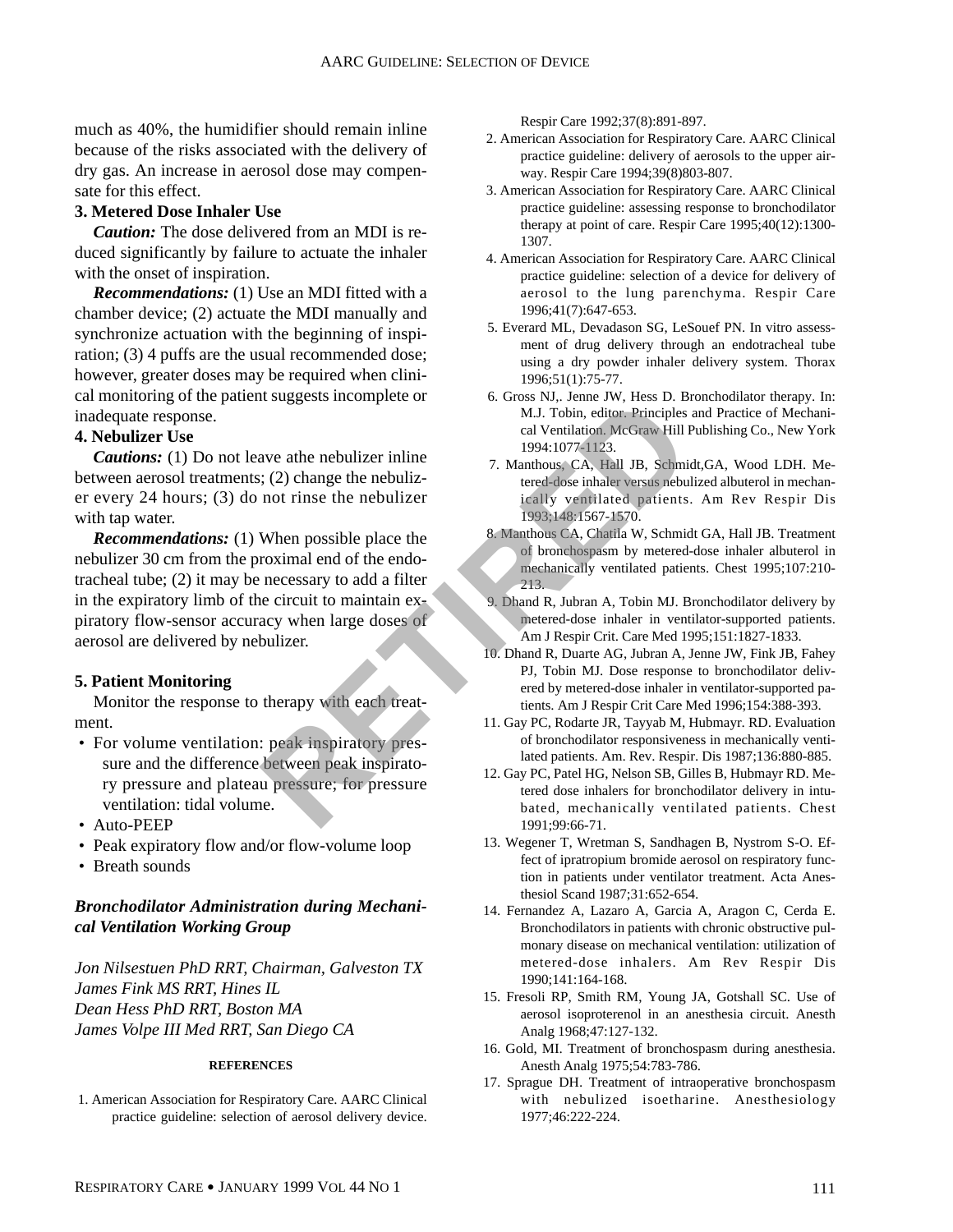- 18. Bernasconi M, Brandolese R, Poggi R, Manzin E, Rossi. A. Dose-response effects and time course of effects of inhaled fenoterol on respiratory mechanics and arterial oxygen tension in mechanically ventilated patients with chronic airflow obstruction. Intensive Care Med 1990;16:108-114.
- 19. Wilkie RA, Bryan MH. Effect of bronchodilators on airway resistance in ventilator-dependent neonates with chronic lung disease. J Pediatr 1987;111:278-282.
- 20. Motoyama EK, Fort MD , Klesh KW, Mutich RL, Guthrie RD. Early onset of airway reactivity in premature infants with bronchopulmonary dysplasia. Am Rev Respir Dis 1987;136:50-57.
- 21. Denjean A, Guimaraes H, Migdal M, Miramand JL, Dehann M, Gaultier C. Dose-related bronchodilator response to aerosolized salbutamol (albuterol) in ventilator-dependent premature infants. J Pediatr 1992;120:974-979.
- 22. Newman SP. Therapeutic aerosol deposition in man. In Moren F, Dolovich MB, Newhouse MT, Newman SP, editors. Aerosols in Medicine. 2nd revised edition. Elsevier. Amsterdam 1993: 375-399.
- 23. Fuller HD, Dolovich MB, Posmituck G, Wong W Pack, Newhouse MT. Pressurized aerosol versus jet aerosol delivery to mechanically ventilated patients: comparison of dose to the lungs. Am Rev Respir Dis 1990;141:440- 444. Contract Control of the studies of the tensor contracts and the extractor (adapted renosol deposition in man. In 1990;73:1263-1265.<br>
The control of the studies of the studies of the studies of the studies of the studies of
- 24. Thomas SHL, O'Doherty MJ, Fidler HM, Page CJ, Treacher DF, Nunan TO. Pulmonary deposition of a nebulized aerosol during mechanical ventilation. Thorax 1993;48:154-159.
- 25. MacIntyre NR, Silver RM, Miller CW, Schuler F, Coleman ER. Aerosol delivery in intubated, mechanically ventilated patients. Crit Care Med 1985;13:81-84.
- 26. O'Riordan TG, Palmer LB, Smaldone GC. Aerosol deposition in mechanically ventilated patients: optimizing nebulizer delivery. Am J Respir Crit Care Med 1994;149:214-219.
- 27. Fok TF, Monkman S, Dolovich M, Gray S, Coates G, Paes B, et al. Efficiency of aerosol medication delivery from a metered dose inhaler versus jet nebulizer in infants with bronchopulmonary dysplasia. Pediatric Pulmonol 1996;21:301 309.
- 28. Fuller HD, Dolovich MB, Turpie FH, Newhouse MT. Efficiency of bronchodilator aerosol delivery to the lungs from the metered dose inhaler in mechanically ventilated patients: a study comparing four different actuator devices. Chest 1994;105:214-218.
- 29. Crogan SJ, Bishop MJ. Delivery efficiency of metered dose aerosols given via endotracheal tubes. Anesthesiology 1989;70:1008-1010.
- 30. O'Riordan TG, Greco MJ, Perry RJ, Smaldone GC. Nebulizer function during mechanical ventilation. Am Rev Respir Dis 1992;145:1117-1122.
- 31. O'Doherty MJ, Thomas SHL, Page CJ, Treacher DF, Nunan TO. Delivery of a nebulized aerosol to a lung model during mechanical ventilation: effect of ventilator settings and nebulizer type, position, and volume of fill. Am Rev Respir Dis 1992;146:383-388.
- 32. Diot P, Morra L, Smaldone GC. Albuterol delivery in a model of mechanical ventilation: comparison of metered-dose inhaler and nebulizer efficiency. Am J Respir Crit Care Med 1995;152:1391-1394.
- 33. Hughes JM, Saez J. Effects of nebulizer mode and position in a mechanical ventilator circuit on dose efficiency. Respir Care 1987;32:1131-1135.
- 34. McPeck M, O'Riordan TG, Smaldone GC. Predicting aerosol delivery to intubated patients: influence of choice of mechanical ventilator on nebulizer efficiency. Respir Care 1993;38:887-895.
- 35. Fink JB, Dhand R, Duarte AG, Jenne JW, Tobin MJ. Deposition of aerosol from metered-dose inhaler during mechanical ventilation: an in vitro model. Am J Respir Crit Care Med 1996;154:382-387.
- 36. Bishop MJ, Larson, RP, Buschman DL. Metered dose inhaler aerosol characteristics are affected by the endotracheal tube actuator/ adapter used. Anesthesiology 1990;73:1263-1265.
- 37. Ahrens RC, Ries RA, Popendorf W, Wiese JA. The delivery of therapeutic aerosols through endotracheal tubes. Pediatric Pulmonol. 1986; 2:19-26.
- 38. Garner SS, Wiest DB, Bradley JW. Albuterol delivery by metered-dose inhaler with a pediatric mechanical ventilatory circuit model. Pharmacotherapy 1994;14:210- 214.
- 39. Newhouse MT, Fuller HD. Rose is a rose is a rose? Aerosol therapy in ventilated patients: nebulizers versus metered dose inhalers- a continuing controversy (editorial). Am Rev Respir Dis 1993;148:1444-1446.
- 40. Wollam PJ, Kasper CL, Bishop MJ, Pierson DJ. Prediction and assessment of bronchodilator response in mechaniclaly ventilated patients. Respir Care 1994;39(7):730- 735.
- 41. Bates JHT, Milic-Emili J. The flow interruption technique for measuring respiratory resistance. J Crit Care1991;6:227-238.
- 42. Bates JHT, Rossi A, Milic-Emili J. Analysis of the behaviour of the respiratory system with constant inspiratory flow. J Appl Physiol 1985;58:1840-1848.
- 43. Jackson AC, Milhorn HT Jr, Norman JR. A reevaluation of the interrupter technique for airway resistance measurement. J Appl Physiol 1974;36:264-268.
- 44. Pepe PE, Marini JJ. Occult positive end-expiratory pressure in mechanically ventilated patients with airflow obstruction. Am Rev Respir Dis 1982;126:166-170.
- 45. Alvine GF, Rodgers P, Fitzsimmons KM, Ahrens RC. Disposable jet nebulizers: how reliable are they? Chest 1992;101:16-19.
- 46. Cameron D, Clay M, Silverman M. Evaluation of nebulizers for use in neonatal ventilator circuits. Crit Care Med 1990;18:866-870.
- 47. Beaty CD, Ritz RH, Benson MS. Continuous in-line nebulizers complicate pressure support ventilation. Chest 1989;96:1360-1363.
- 48. Silverglade A. Cardiac toxicity of aerosol propellants. JAMA1972; 222:827-829.
- 49. Dollery CT, Williams FM, Draffan GH, Wise G, Sahyoun H, Paterson GW, Walker SR. Arterial blood levels of